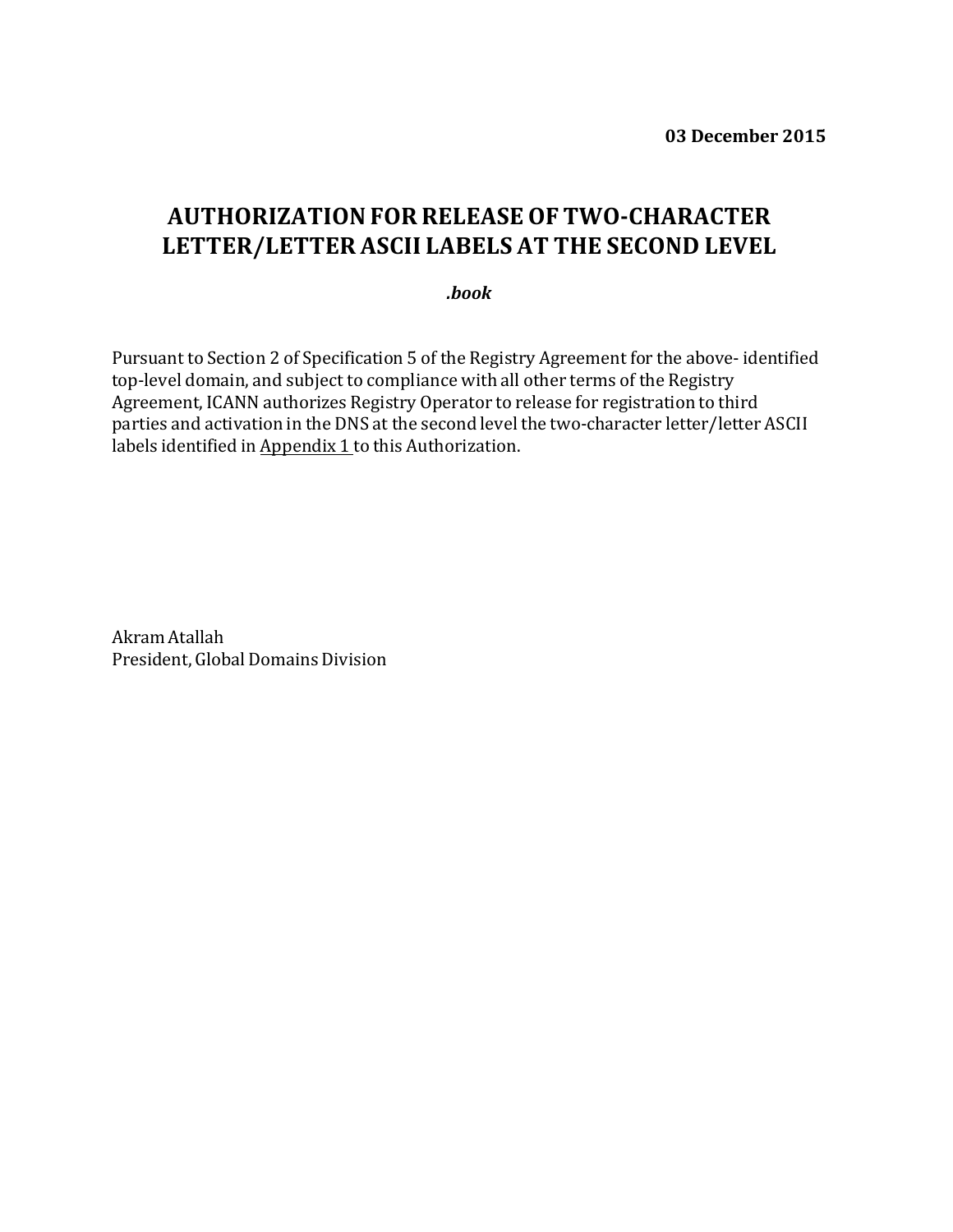## Attachment 1

Registry Operator is authorized to offer the following two-character letter/letter ASCII labels for registration and activation in the DNS at the second level:

| аа | bx                   | dr            | fo                     | hg | jc            | kv            | mr          |
|----|----------------------|---------------|------------------------|----|---------------|---------------|-------------|
| ab | by                   | ds            | fp                     | hh | jd            | kw            | mt          |
| ad | bz                   | dt            | fq                     | hi | je            | kx            | mu          |
| ae | ca                   | du            | $\sf fr$               | hj | jf            | kz            | mv          |
| af | cb                   | dv            | fs                     | hk | jg            | la            | mw          |
| ag | ${\sf CC}$           | dw            | ft                     | hl | jh            | Ib            | mx          |
| ah | cd                   | dx            | fu                     | hm | ji            | Ic            | my          |
| aj | ce                   | dy            | fv                     | hn | jj            | ld            | mz          |
| ak | cf                   | dz            | fw                     | ho | jk            | le            | nb          |
| al | cg                   | ea            | $f_{\mathsf{X}}$       | hp | jl            | $\sf l\sf f$  | nc          |
| am | ch                   | eb            | fy                     | hq | jm            | lg            | nd          |
| an | сj                   | ed            | $\mathsf{f}\mathsf{z}$ | hr | jn            | Ih            | ne          |
| ao | ck                   | ee            | ga                     | hs | jo            | li            | nf          |
| ap | cl                   | ef            | gb                     | ht | jp            | lj            | ng          |
| aq | cm                   | eh            | gc                     | hu | jq            | $\mathsf{lk}$ | nh          |
| ar | ${\rm CO}$           | ei            | gd                     | hv | jr            | $\sf II$      | ni          |
| as | cp                   | ej            | ge                     | hw | js            | lm            | nj          |
| at | cq                   | ek            | gf                     | hx | jt            | lo            | nk          |
| av | cr                   | el            | gg                     | hy | ju            | Ιp            | nl          |
| aw | $\mathsf{CS}\xspace$ | em            | gh                     | hz | jv            | lq            | nm          |
| ax | ct                   | en            | gi                     | ia | jw            | Ir            | nn          |
| ay | cu                   | eo            | gj                     | ib | jx            | Is            | no          |
| az | ${\sf CV}$           | eq            | gk                     | ic | ју            | It            | np          |
| ba | cw                   | er            | gl                     | id | jz            | lu            | nq          |
| bb | ${\sf C} {\sf X}$    | et            | gm                     | ie | ka            | lv            | nr          |
| bc | cy                   | ev            | gn                     | if | kb            | lw            | ns          |
| bd | CZ                   | ew            | go                     | ig | kc            | lx            | nt          |
| be | da                   | ex            | gp                     | ih | kd            | ly            | nu          |
| bf | db                   | ey            | gq                     | ij | ke            | Iz            | nv          |
| bg | dc                   | ez            | gr                     | ij | kf            | mb            | nw          |
| bi | dd                   | fa            | gs                     | ik | kg            | mc            | nx          |
| bj | de                   | fb            | gt                     | im | kh            | md            | ny          |
| bk | df                   | fc            | gu                     | ip | ki            | mf            | nz          |
| bl | dg                   | fd            | gv                     | iq | kj            | mg            | oa          |
| bn | dh                   | fe            | gw                     | ir | kk            | mh            | ob          |
| bo | di                   | $\mathsf{ff}$ | gx                     | is | $\mathsf{kl}$ | mi            | $_{\rm OC}$ |
| bp | dj                   | fg            | gy                     | iu | km            | mj            | od          |
| bq | dk                   | fh            | gz                     | iv | kn            | mk            | oe          |
| br | dl                   | fi            | ha                     | iw | ko            | ml            | of          |
| bs | dm                   | fj            | hb                     | ix | kp            | mm            | og          |
| bt | dn                   | fk            | hc                     | iy | kq            | mn            | oh          |
| bu | do                   | f             | hd                     | iz | ks            | mo            | oi          |
| bv | dp                   | fm            | he                     | ja | kt            | mp            | оj          |
| bw | dq                   | ${\sf fn}$    | hf                     | jb | ku            | mq            | оk          |